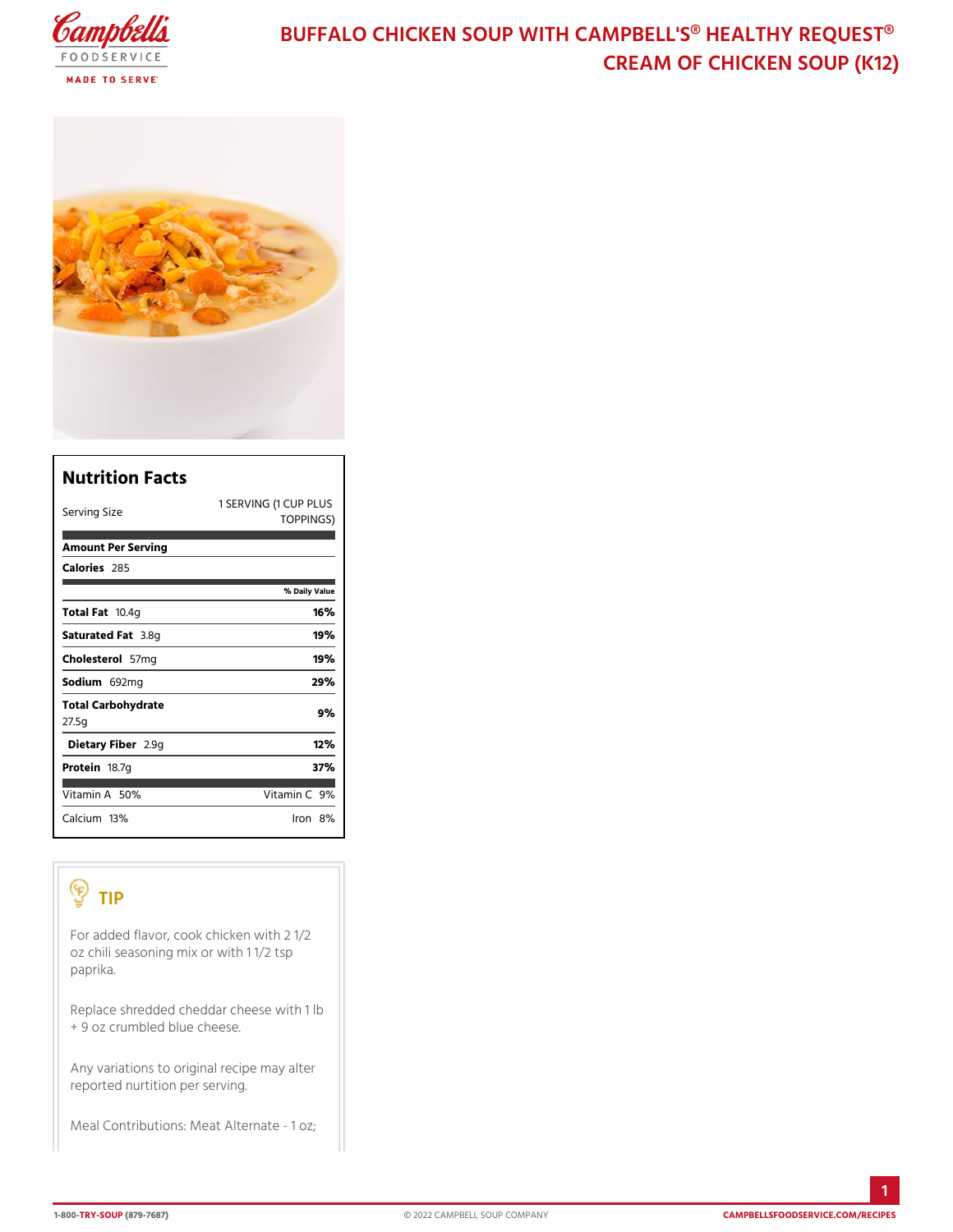## BUFFALO CHICKEN SOUP WITH CAMPBELL'S CREAM OF CHICKEN SO

Grain -  $1/2$  oz; Vegetables $\frac{1}{2}$  Total Time  $(1/4$  cup red/orange,  $1/2$  cup o

Serving & Size 1 SERVING (1 CUP PLUS

EASY

AVAILABLE

**NOT** 

Yields 44

Treat your taste buds to our lat Buffalo Chicken Soup made with Campbell's<sup>®</sup> Healthy Request C Chicken Soup. This recipe will spice up your school menu.

| <b>INGREDIENTS</b>                                                                                          |          | WEIGH MEASU |
|-------------------------------------------------------------------------------------------------------------|----------|-------------|
| Campbells <sup>®</sup> Healthy Request <sup>®</sup><br>Condensed Cream of Chick & 50Saup 3 cans<br>50 oz ea |          |             |
| water, full 50 oz soup can                                                                                  |          | 3 cans      |
| cooked diced chicken, frozen, thawe7d5 oz.                                                                  |          |             |
| hot pepper sauce                                                                                            | $4.02$ . |             |
| onion, diced                                                                                                | 53 oz.   |             |
| celery, diced                                                                                               | $360z$ . |             |
| carrot, diced                                                                                               | $740z$ . |             |
| sharp Cheddar cheese, shredded 25 oz.                                                                       |          |             |
| croutons                                                                                                    | 25 oz.   |             |
| fresh parsley, chopped                                                                                      | 1 oz.    |             |